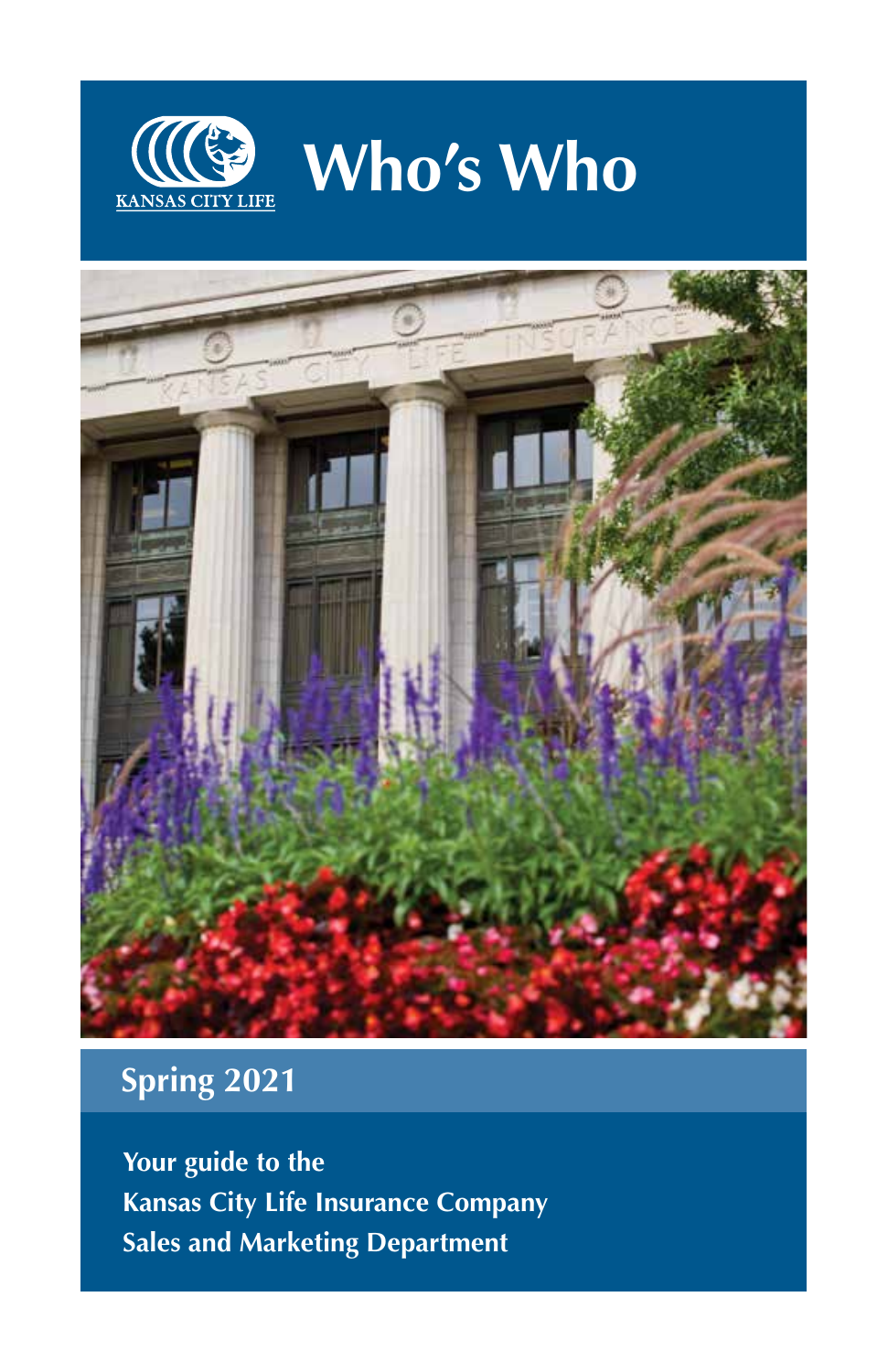## **Who's Who in Sales and Marketing**

This guide is your resource to Kansas City Life insurance Company's Sales and Marketing associates. The information is segmented by functional areas. All associates are listed with a photo, brief job description, phone extension and email address.

### **TABLE OF CONTENTS**

| Advanced Sales/Business Insurance  10 |
|---------------------------------------|
| Conference and Travel Services 11     |
|                                       |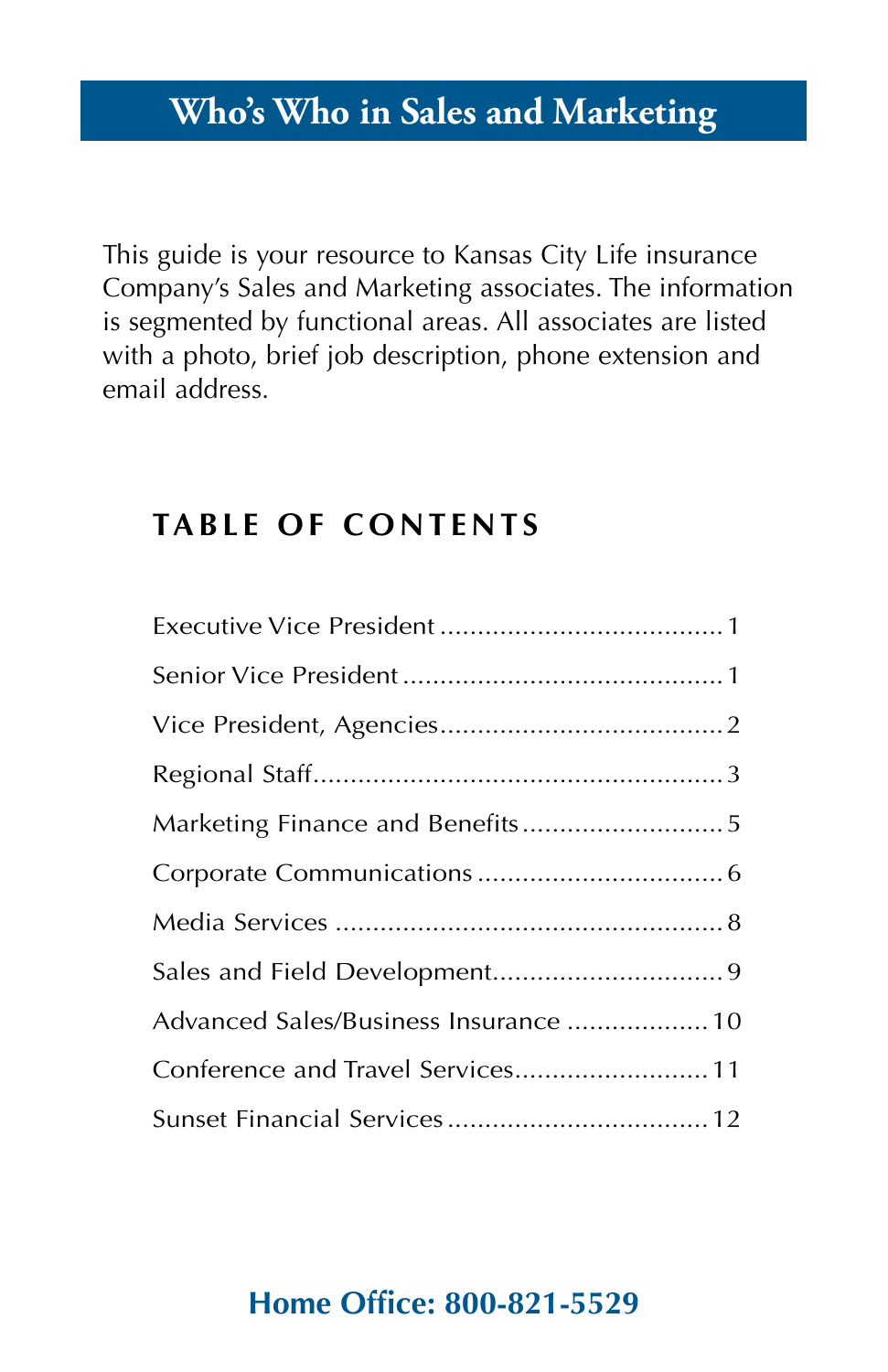## **Sales and Marketing**



### **Web Bixby, LLIF**

**Executive Vice President, Vice Chairman of the Board** ext. 8419 *web.bixby@kclife.com* Supervises Sales and Marketing efforts.



**Lesa Rittinghouse Senior Executive Assistant/Assistant Secretary** ext. 8314 *lesa.rittinghouse@kclife.com* Provides support for Sales and Marketing.



#### **Don Krebs MSM, CLU, ChFC, LLIF**

**Senior Vice President, Sales and Marketing** ext. 8503 *don.krebs@kclife.com*

Manages Sales and Marketing efforts.



#### **Tina Bode Executive Assistant**

Reports to Web Bixby.

ext. 8464 *tina.bode@kclife.com*

Coordinates the department's merchandise catalog program, agent's business card and letterhead production, agent's co-op reimbursement program and additional special projects. Reports to Don Krebs.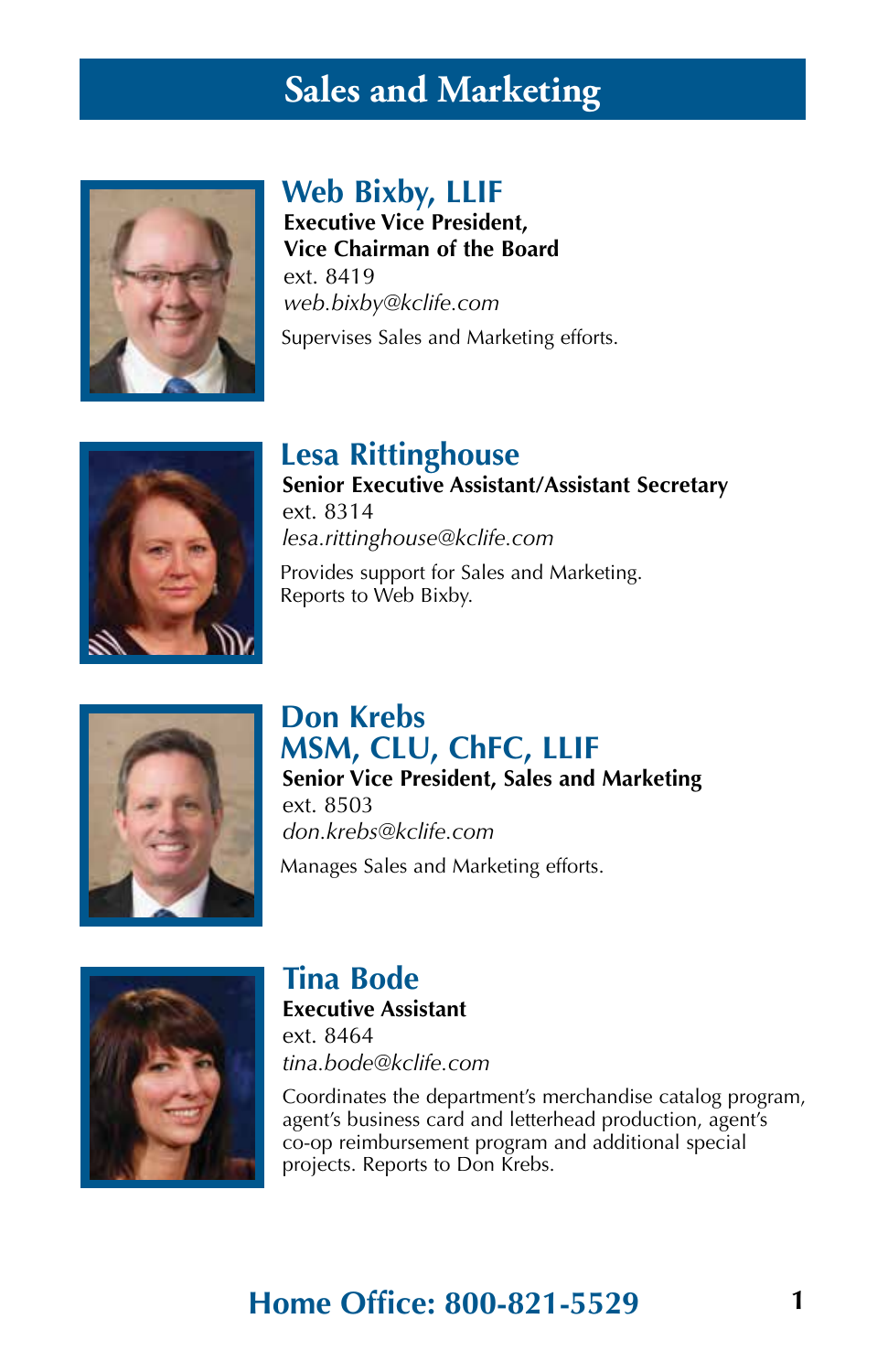# **Sales and Marketing**



#### **Tom Morgan, CLF Vice President, Agencies**

ext. 8640 *tom.morgan@kclife.com*

Manages Regional Staff and recruiting efforts. Reports to Don Krebs.



## **Cheryl Rodekopf**

**Senior Administrative Assistant** ext. 8502

*cheryl.rodekopf@kclife.com*

Provides support for the Regional Staff and recruiting efforts. Reports to Tom Morgan.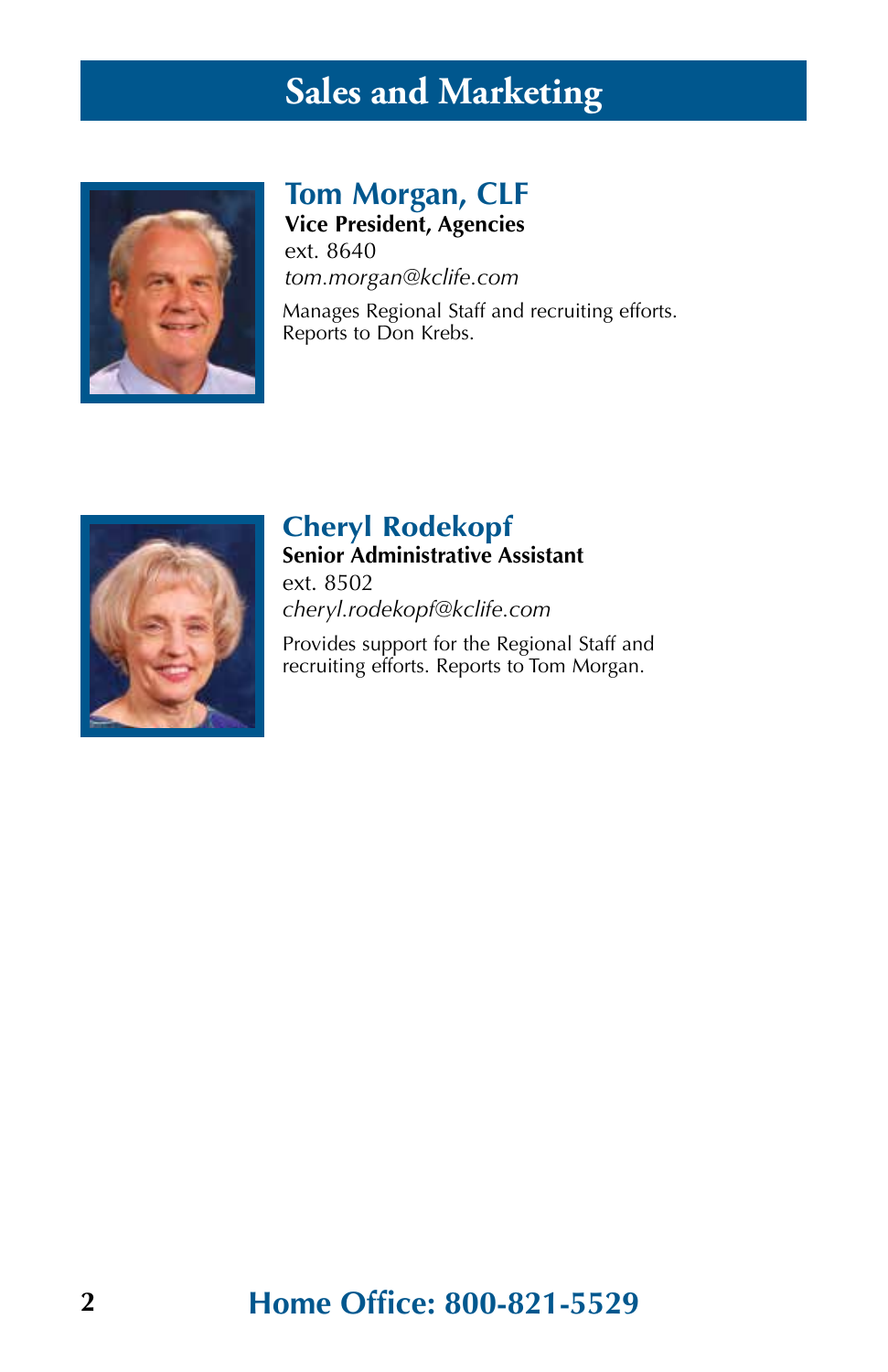# **Regional Staff**

Responsible for general agent recruiting, development of sales and marketing.



#### **Chris Bor CLU, ChFC, LUTCF, CFP Regional Vice President** Cell: 925-348-4241 Fax: 925-566-8215

*chris.bor@kclife.com*



### **David Nanes**

**Assistant Regional Vice President** 248-622-4133 Cell: 248-730-8884 Fax: 248-622-4570 *david.nanes@kclife.com*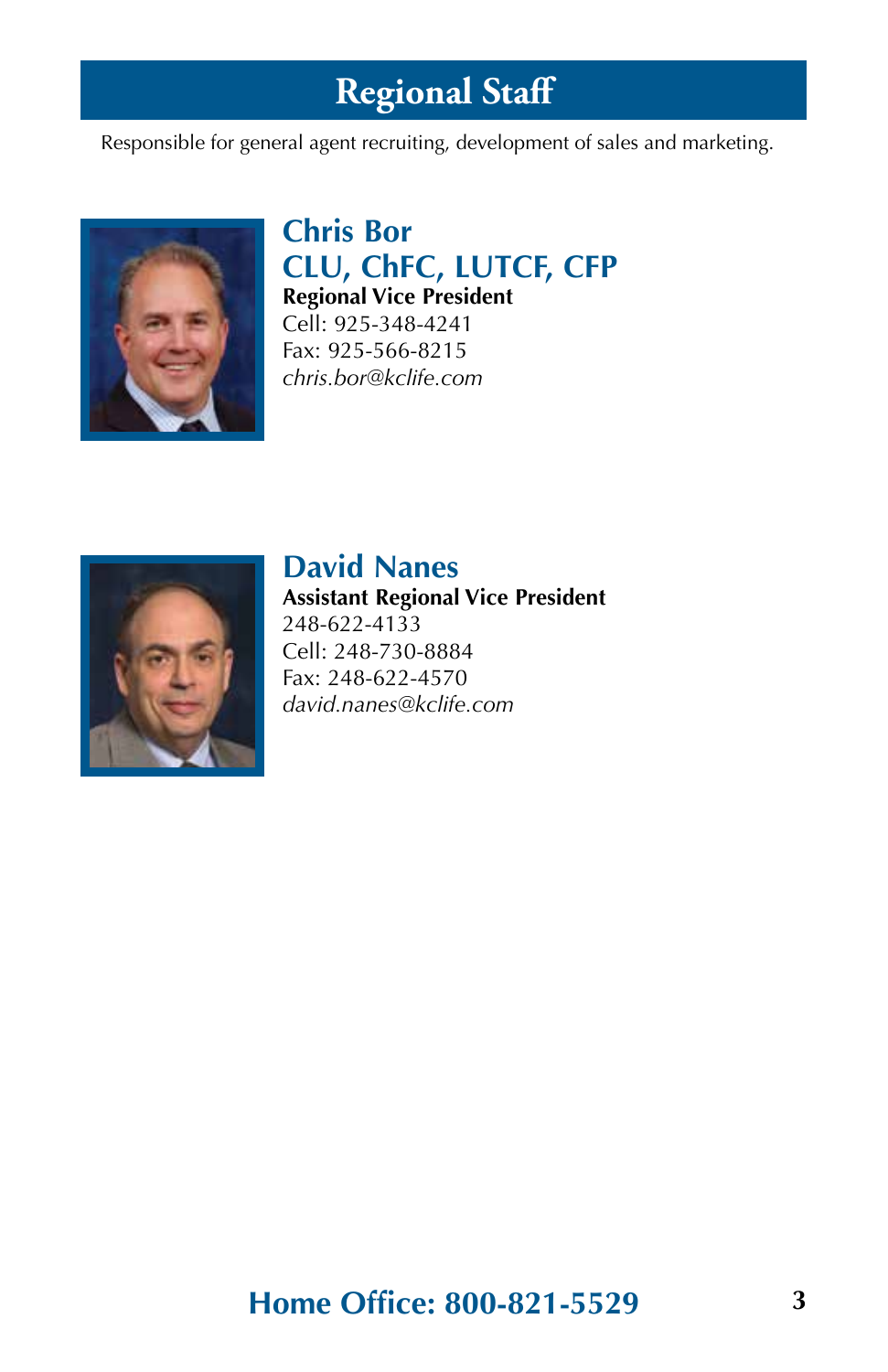# **Regional Staff**



### **Rob Petzold, LLIF, CRPC**

**Regional Vice President** 941-981-9375 Cell: 941-544-4644 *rob.petzold@kclife.com*



## **Melissa Stitz, CLF, CIC, CPIA**

**Regional Vice President** Cell: 920-213-1537 *melissa.stitz@kclife.com*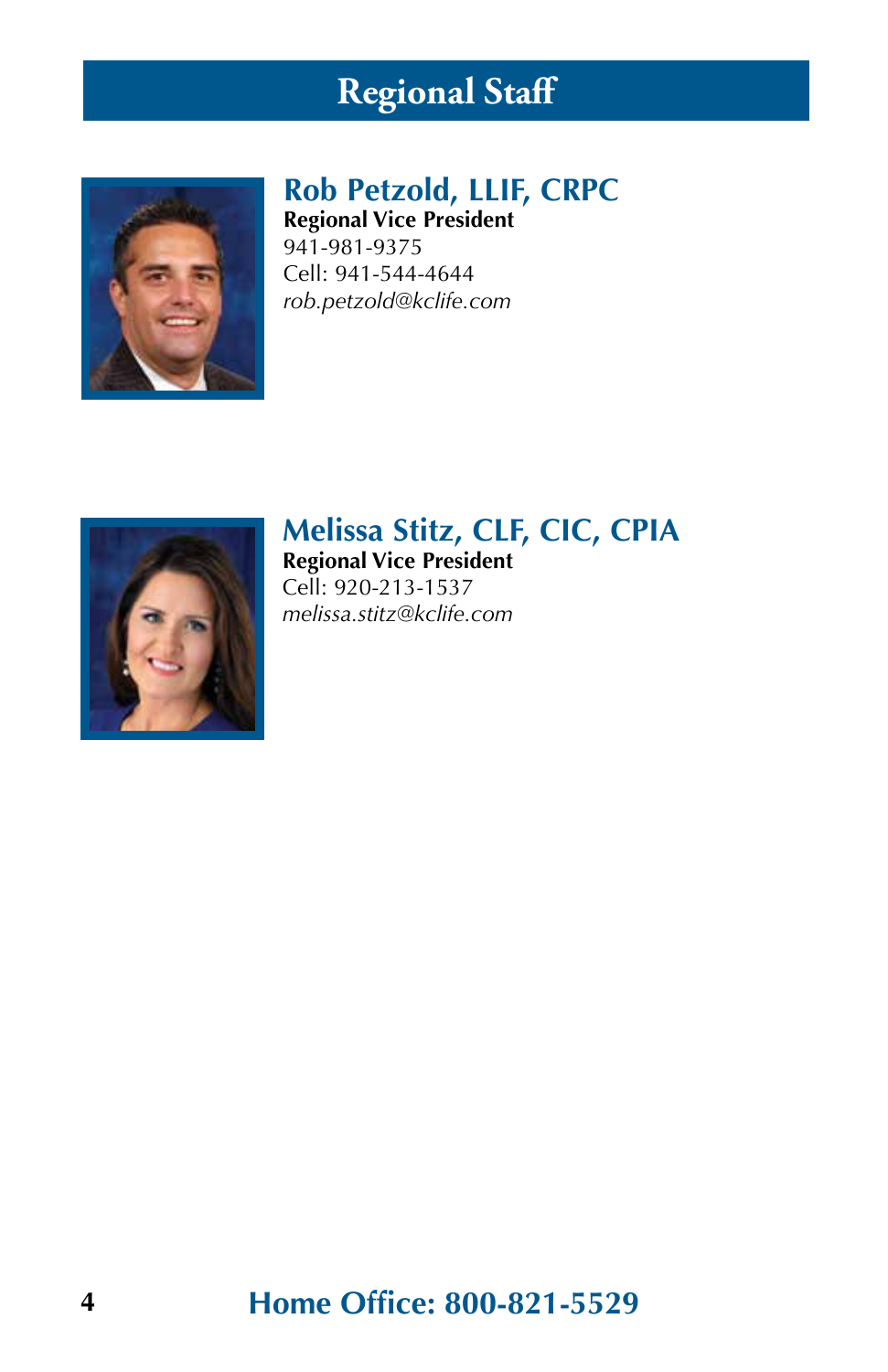# **Marketing Finance and Benefits**



#### **Jim Wilcox, CLU, FLMI**

**Assistant Vice President, Marketing Services and Product Information** ext. 8389

*jim.wilcox@kclife.com*

Responsible for administration of the agent benefits, annualization and financing programs. Responsible for marketing information and production reporting. Manages outside brokerage contracts to provide products for the field that Kansas City Life does not offer. Reports to Don Krebs.



### **Leigh Ann Faherty**

**Marketing Finance and Benefits Specialist** ext. 8391 *leighann.faherty@kclife.com*

Administers agent and agency advance programs, finance programs, benefit programs and recognition awards. Reports to I<sub>im</sub> Wilcox.



### **Dale French**

**Senior Applications Systems Analyst/Programmer IV** ext. 8355 *dale.french@kclife.com*

Produces marketing production reports for the field and Home Office. Maintains agent/agency sales data for reporting, awards and trips. Reports to Jim Wilcox.



#### **Jeff Grace**

**Senior Applications Systems Analyst/Programmer III** ext. 8720 *jeff.grace@kclife.com*

Creates and maintains database application programs to store marketing information and generate reports. Reports to Dale French.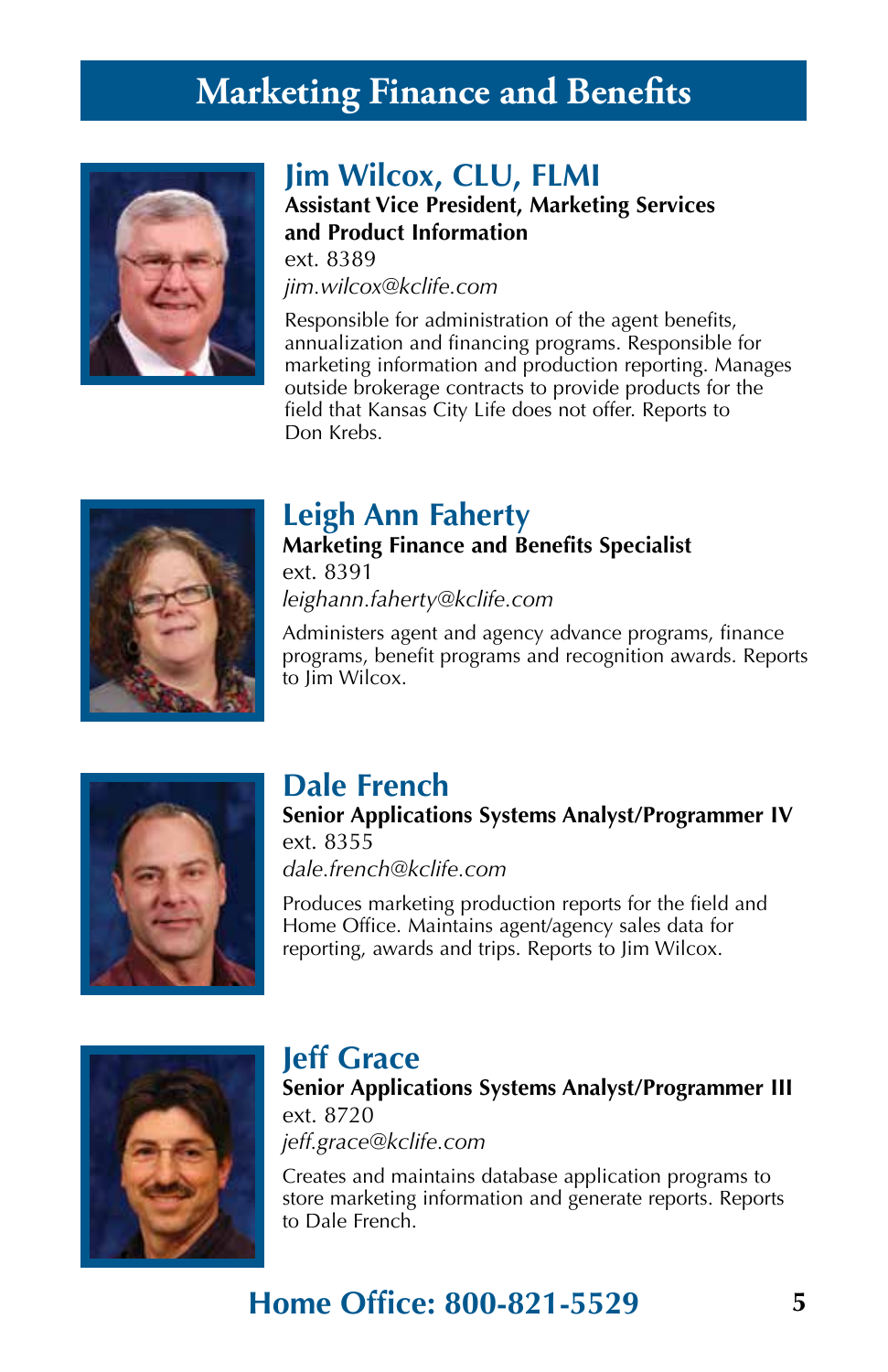## **Corporate Communications**



### **Holly Ropp, LLIF**

**Assistant Vice President, Corporate Communications** ext. 8663 *holly.ropp@kclife.com*

Directs the overall branding and communication efforts for Kansas City Life, Old American Insurance Company and all subsidiaries. Reports to Don Krebs.



### **Sheryl Dinkel**

**Manager, Creative Services and Graphic Design** ext. 8467

*sheryl.dinkel@kclife.com*

Responsible for the overall art direction and creative services for the Kansas City Life Group of Companies' sales literature, advertising, sales promotion, Home Office and field publications and marketing pieces from conceptualization through implementation while ensuring brand effectiveness. Reports to Holly Ropp.



#### **Katie Ernzen**

#### **Manager, Corporate Communications and Public Information**

ext. 8484 *katie.ernzen@kclife.com*

Responsible for managing all marketing, branding and communications efforts for Kansas City Life Insurance Company, Old American Insurance Company and all subsidiaries. Reports to Holly Ropp.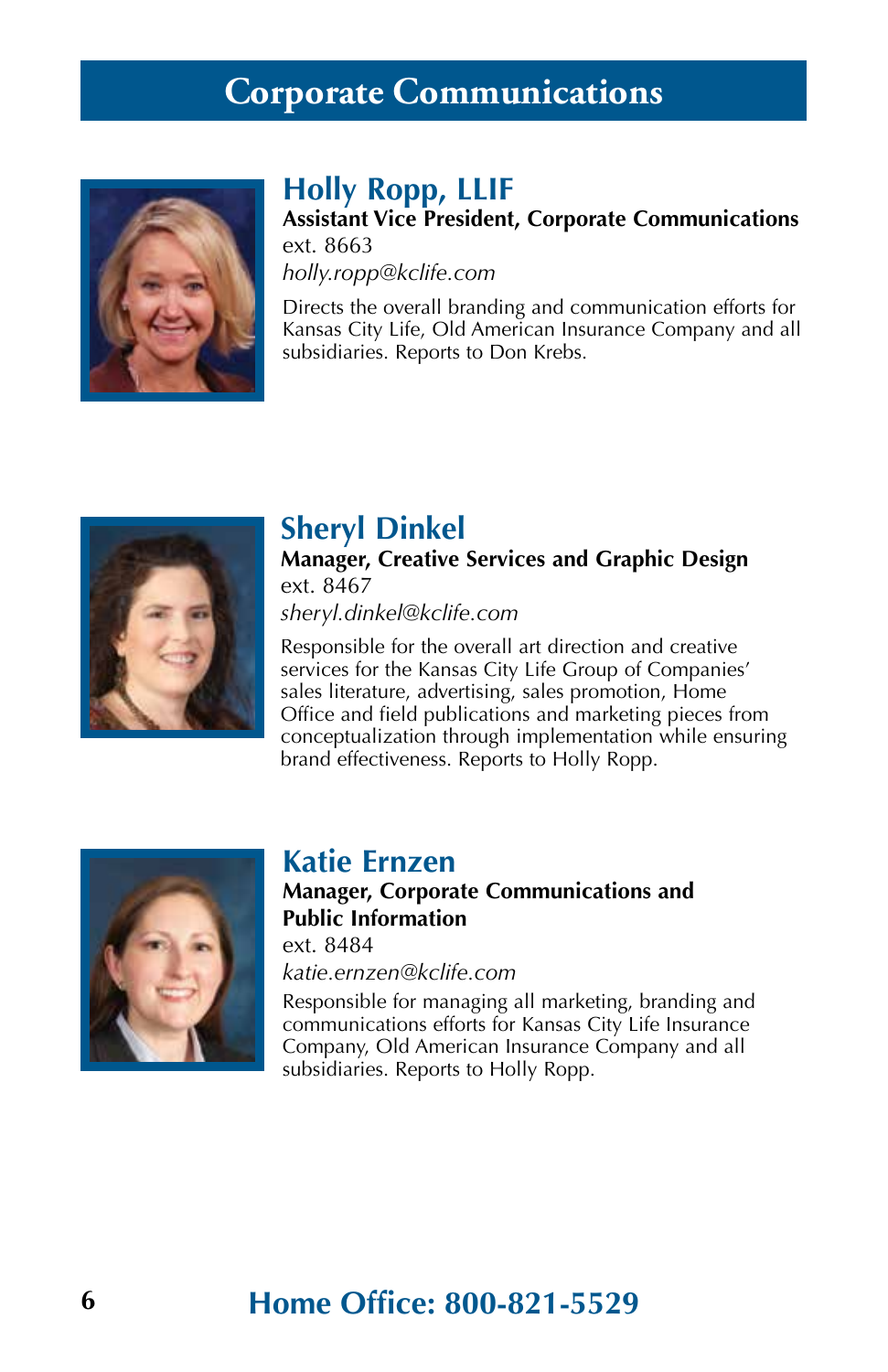## **Corporate Communications**



#### **Dana Clark**

**Corporate Communications Project Manager** ext. 8754 *dana.clark@kclife.com*

Supports various marketing and communication initiatives of Home Office associates and Kansas City Life Group of Companies' field force members. Reports to Katie Ernzen.



### **Corey Jackson**

**Corporate Communications Project Manager** ext. 8641 *corey.jackson@kclife.com*

Supports various marketing and communication initiatives of Home Office associates and Kansas City Life Group of Companies' field force members. Reports to Katie Ernzen.



### **Mary Jo Olinger**

**Corporate Communications Project Manager**  ext. 8423

*maryjo.olinger@kclife.com*

Supports various marketing and communication initiatives of Home Office associates and Kansas City Life Group of Companies' field force members. Reports to Katie Ernzen.



### **Chris Paxton**

**Graphic Designer** ext. 8320 *chris.paxton@kclife.com*

Responsible for the creation and execution of artwork for the Kansas City Life Group of Companies' sales literature, advertising and publications. As well as field force sales promotion and marketing materials. Reports to Sheryl Dinkel.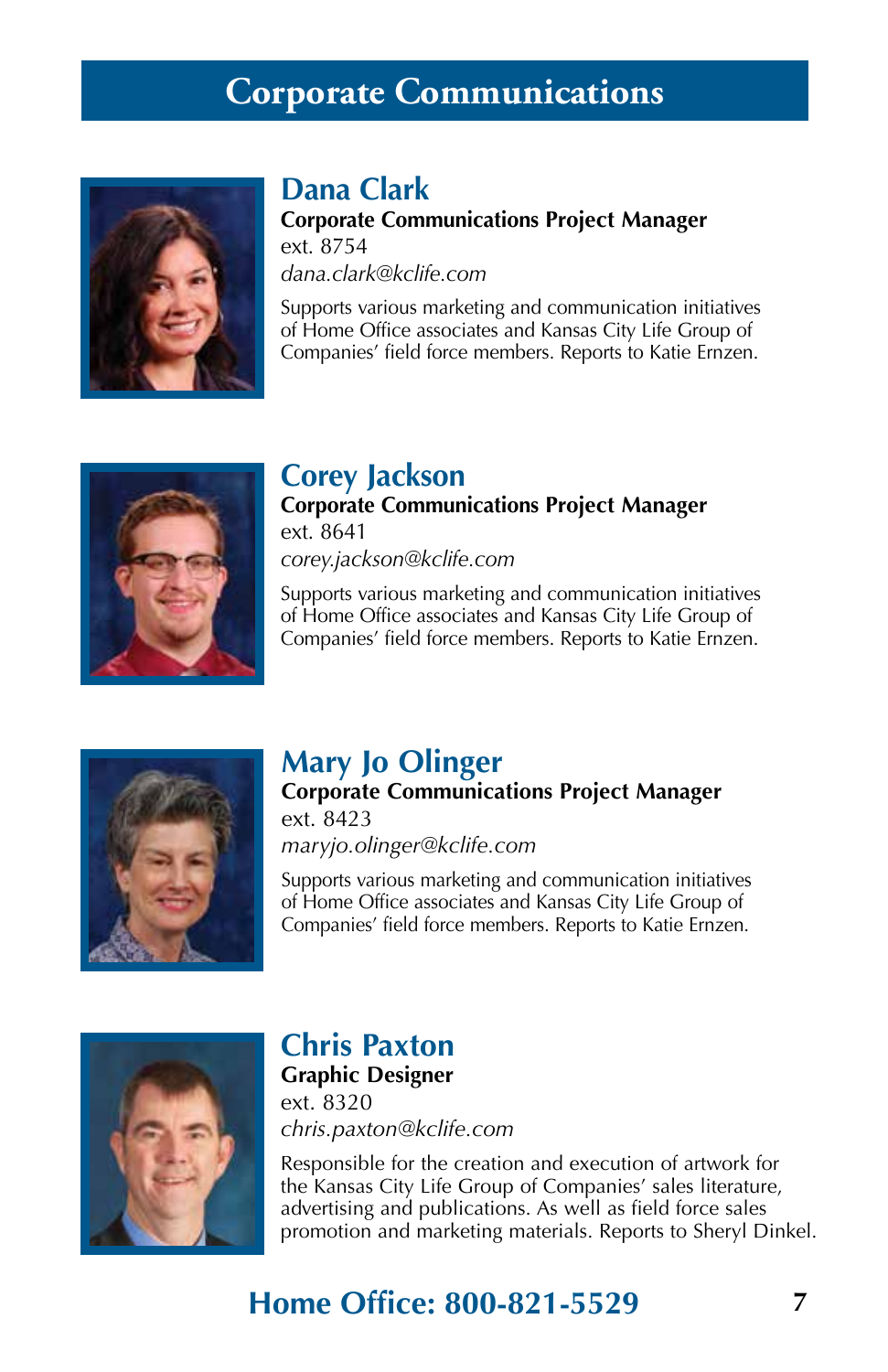### **Corporate Communications**



### **Henna Pearl Sexton**

**Graphic Designer** ext. 8480 *henna.sexton@kclife.com*

Responsible for the creation and execution of artwork for the Kansas City Life Group of Companies' sales literature, advertising and publications. As well as field force sales promotion and marketing materials. Reports to Sheryl Dinkel.



#### **Alyssa Steffes**

**Corporate Communications Project Manager** ext. 8377 *alyssa.steffes@kclife.com*

Supports various marketing and communication initiatives of Home Office associates and Kansas City Life Group of Companies' field force members. Reports to Katie Ernzen.

## **Media Services**



#### **Lance Barker**

**Media Services and Communications Project Manager** ext. 8438

*lance.barker@kclife.com*

Supports various marketing and communication initiatives of Home Office associates and Kansas City Life Group of Companies' field force members. Also responsible for Company archival efforts and audio/visual support. Reports to Holly Ropp.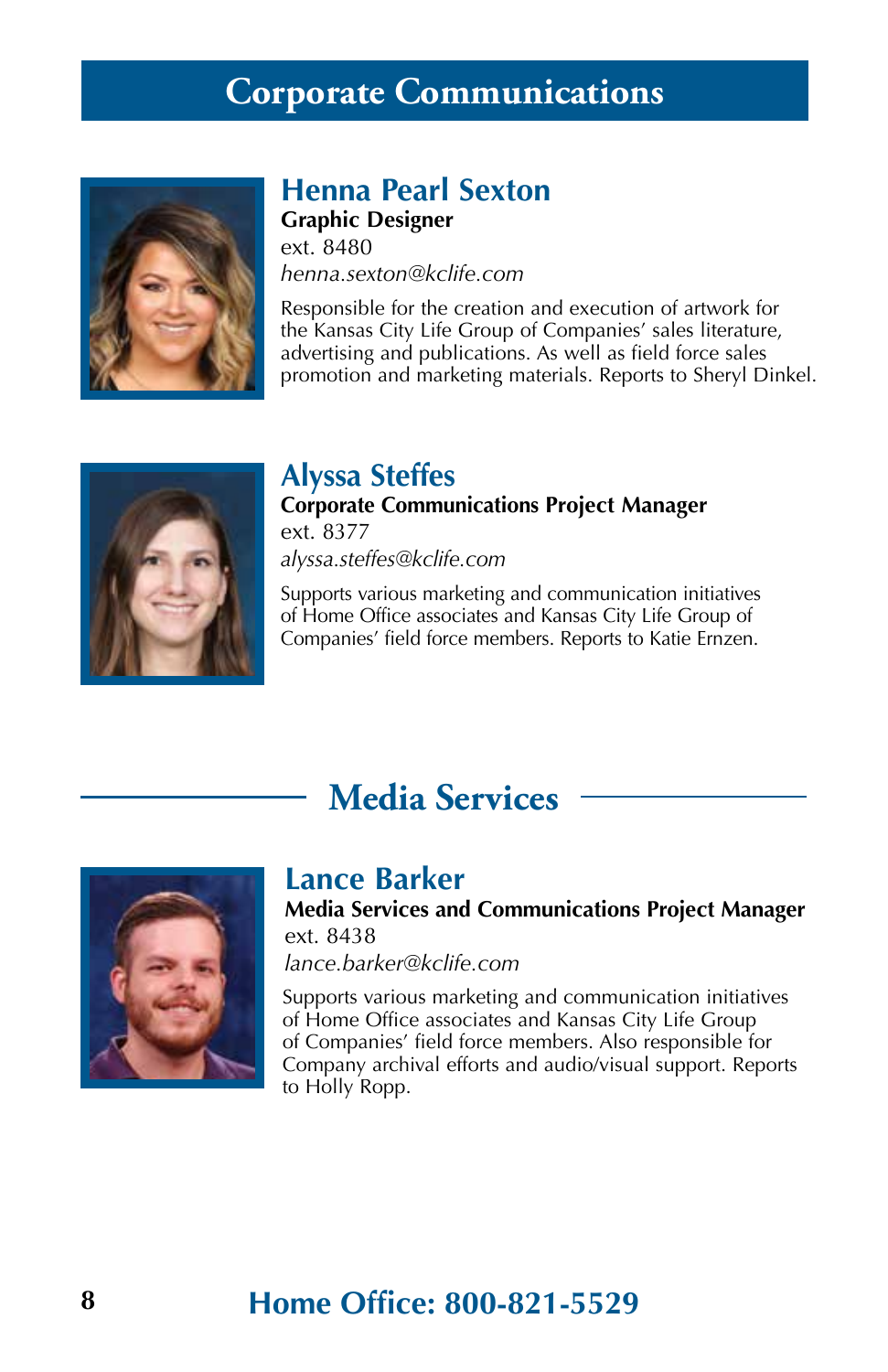## **Sales and Field Development**



#### **Dwane Turnage, LUTCF**

**Assistant Vice President, Sales and Marketing Services** ext. 8145

*dwane.turnage@kclife.com*

Directs sales support programs including sales and field development and advanced sales programs designed to improve agent-selling effectiveness and total sales volume. Also assists in recruiting new core agencies and agents and increasing the average sales of Kansas City Life agencies. Reports to Don Krebs.



#### **Steve Zadeh, FSCP**

**Manager, Sales Development** ext. 8167 *steve.zadeh@kclife.com*

Compares competitive positioning and assists Sales and Marketing with product training, sales ideas and concepts. Responsible for *Competitive Advantage* content. Contact person for help with case design and product questions. Reports to Dwane Turnage.



### **Scott Allard, LUTCF**

**Life Specialist** ext. 8515 *scott.allard@kclife.com*

Trains the Kansas City Life field force on products and field force systems. Training includes agency visits and meetings in the field. Assists with the Sales Competition Help Desk. Reports to Steve Zadeh.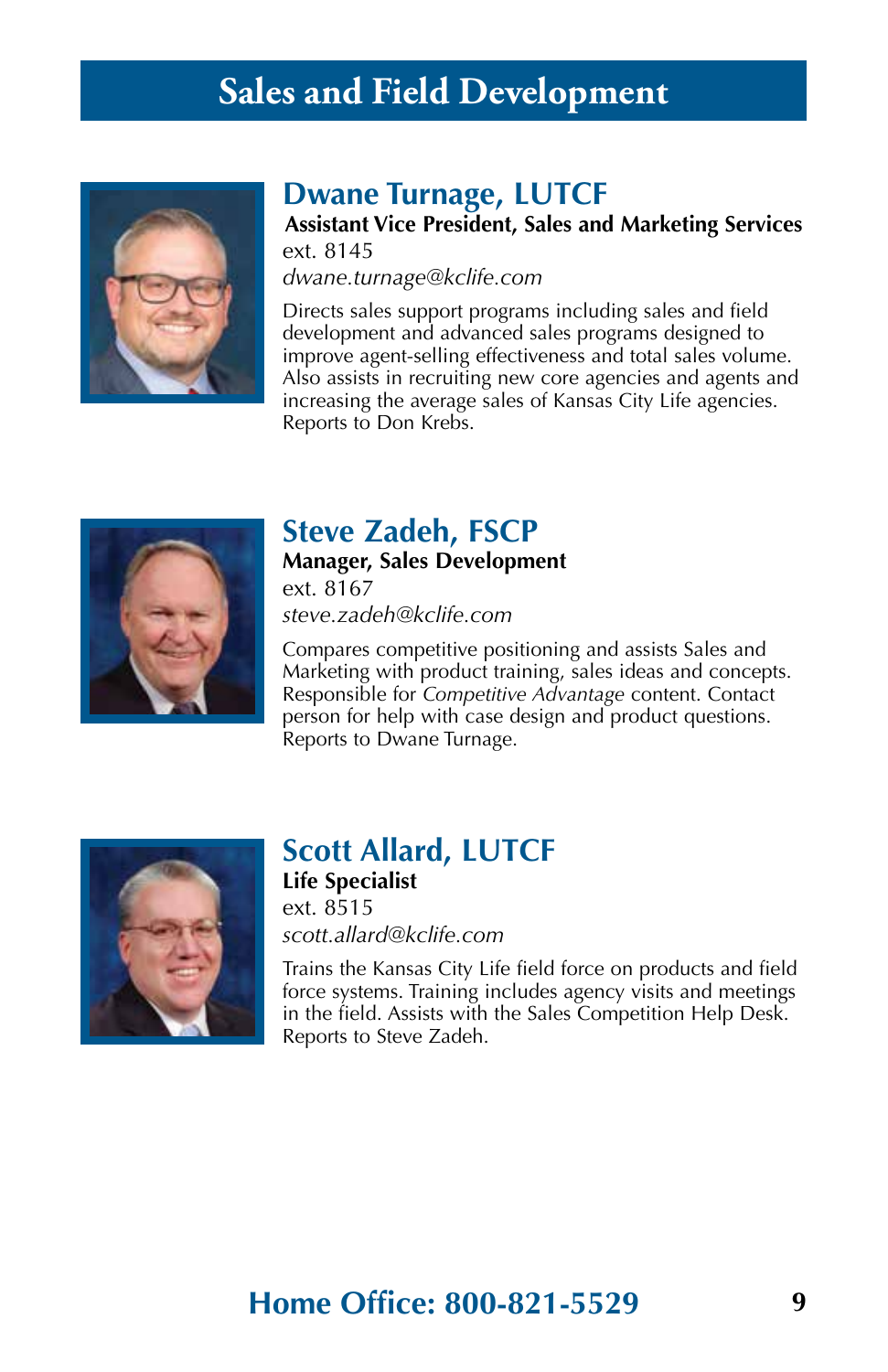## **Sales and Field Development**



#### **Misty Wilcox**

**Senior Field Development Specialist** ext. 8228

*misty.wilcox@kclife.com*

Promotes the sale of Kansas City Life products and services by providing general agents, field managers and agents and third party relationships with sales development systems, programs, tools and resources. Reports to Dwane Turnage.

## **Advanced Sales/Business Insurance**



### **Donna Sinor, JD, CLU, ChFC**

**Director, Advanced Sales/Business Insurance** ext. 8468

*donna.sinor@kclife.com*

Helps create strategies for clients that assist with transferring wealth, business succession planning, retirement planning, charitable giving and other advances concepts. Reports to Dwane Turnage.



#### **Cheryl Genova**

**Advanced Sales/Business Insurance Underwriter** ext. 8482 *cheryl.genova@kclife.com*

Provides assistance in basic advanced sales topics and technical support for Company-supported software systems, including Financial Profiles. Reports to Donna Sinor.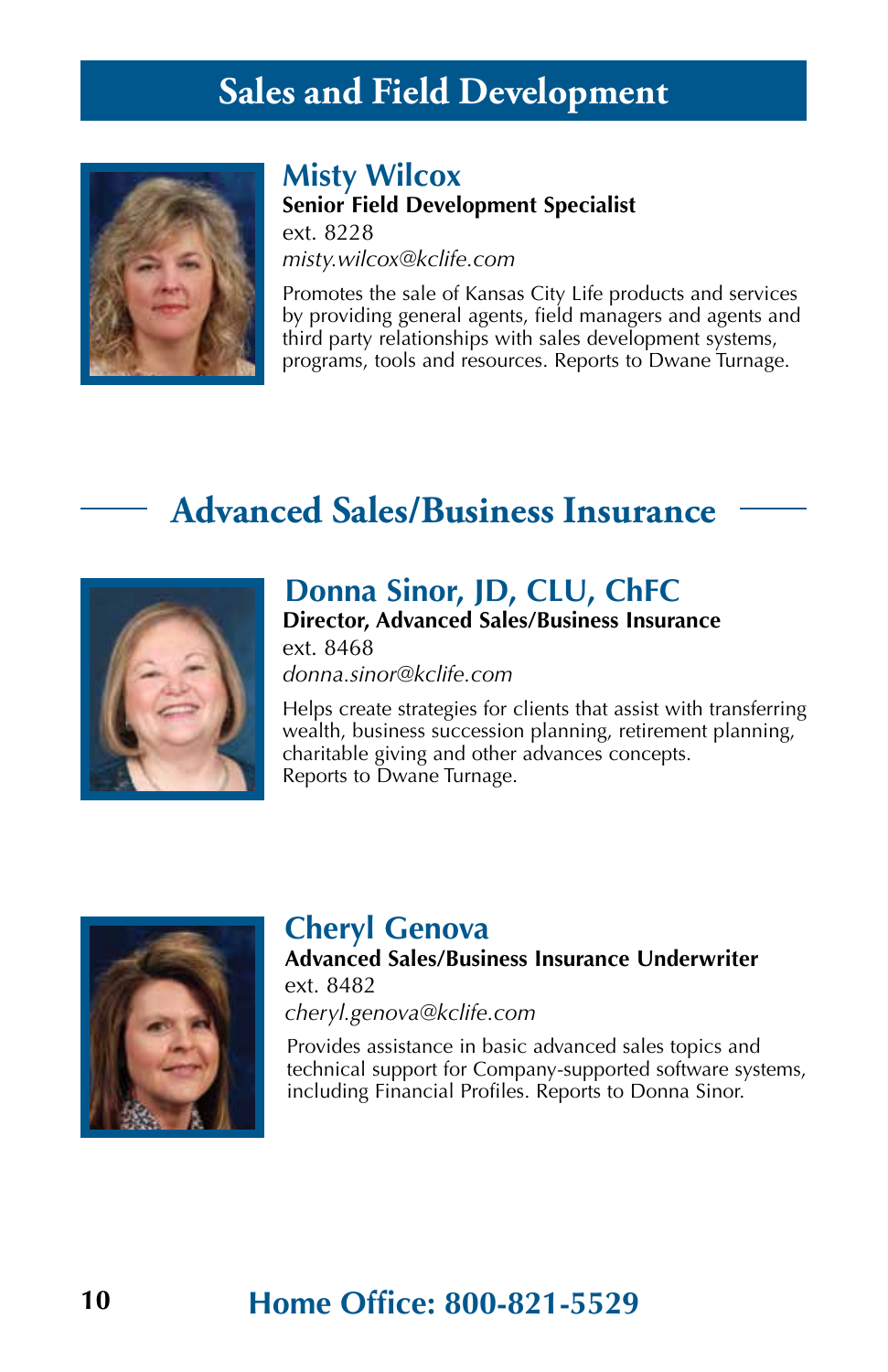# **Conference and Travel Services**



### **Kara Leodler**

**Manager, Conference and Travel Services** ext. 8321 *kara.leodler@kclife.com*

Plans, promotes and executes all field force incentive conferences and special Company meetings. Develops, manages and maintains department's budget. Reports to Don Krebs.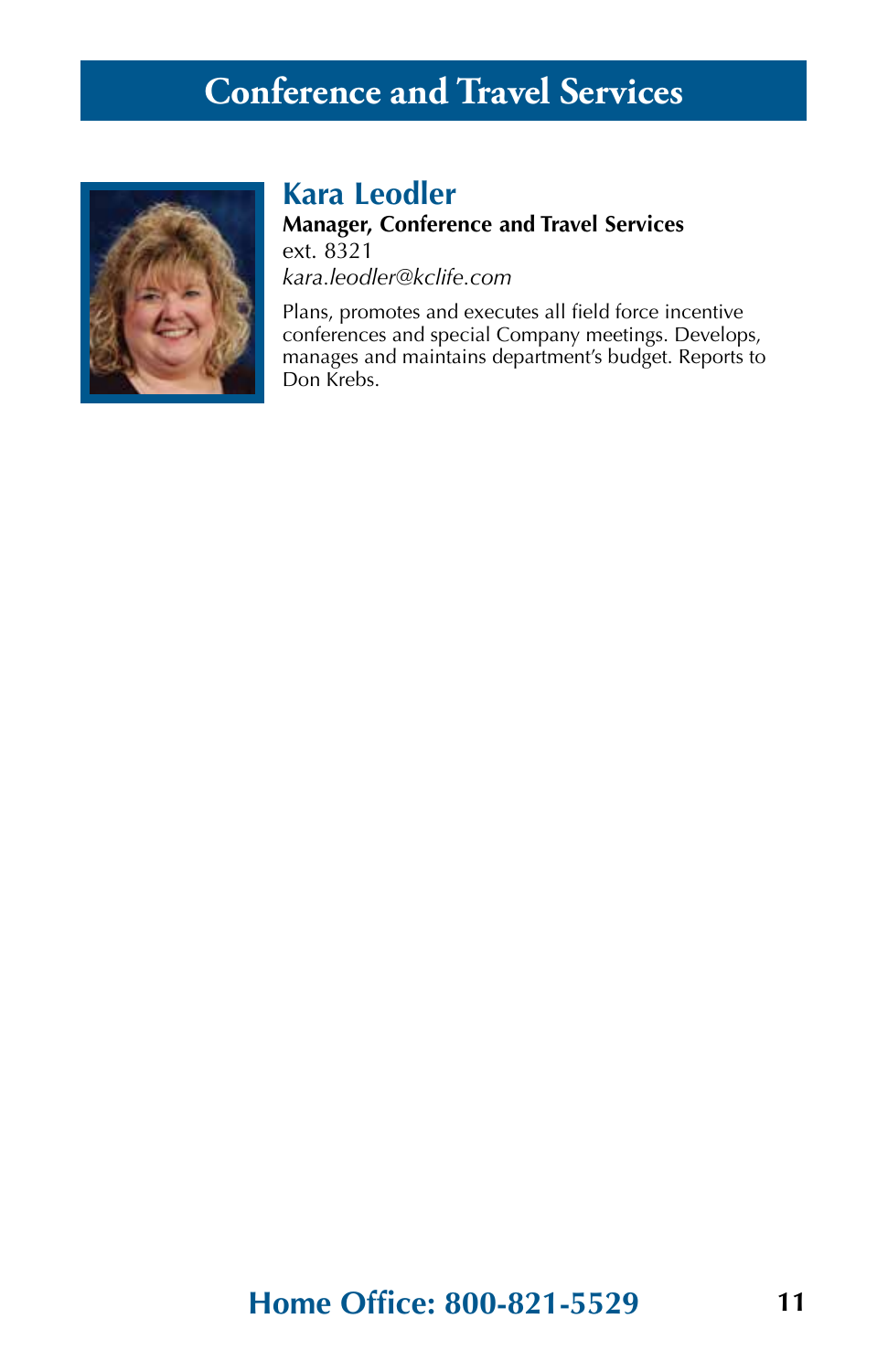## **Sunset Financial Services**



### **Kelly Ullom**

**President** ext. 8338 *kelly.ullom@kclife.com*

**Sunset Financial Services** – Responsible for marketing and overall operations. **Securities America** – Managing Director for the OSJ. Responsible for recruiting and overall management of the OSJ. Reports to Don Krebs.



#### **Janice Brandt Vice President, Chief Compliance Officer** ext. 8769 *janice.brandt@kclife.com*

**Sunset Financial Services** – Responsible for licensing and registration and overall compliance operations. **Securities America** – Responsible for licensing and registration of new representatives for the OSJ and overseeing compliance related functions for the OSJ. Reports to Kelly Ullom.



#### **Susie Denney Vice President, Chief Operations Officer** ext. 8454

*susie.denney@kclife.com*

**Sunset Financial Services** – Responsible for daily operations, systems support and reporting. **Securities America** – Responsible for new business and commission operations, and supporting representatives of the OSJ with general securities and RIA business. Reports to Kelly Ullom.



#### **Kristen Peil Operations Specialist**

ext. 8844 *kristen.peil@kclife.com*

**Sunset Financial Services** – Responsible for administering the books, records and systems. **Securities America** – Responsible for the review and approval of all investment company, variable products, new business and subsequent transactions for accounts supervised by the OSJ. Provides new business and order entry support for representatives of the OSJ. Reports to Kelly Ullom.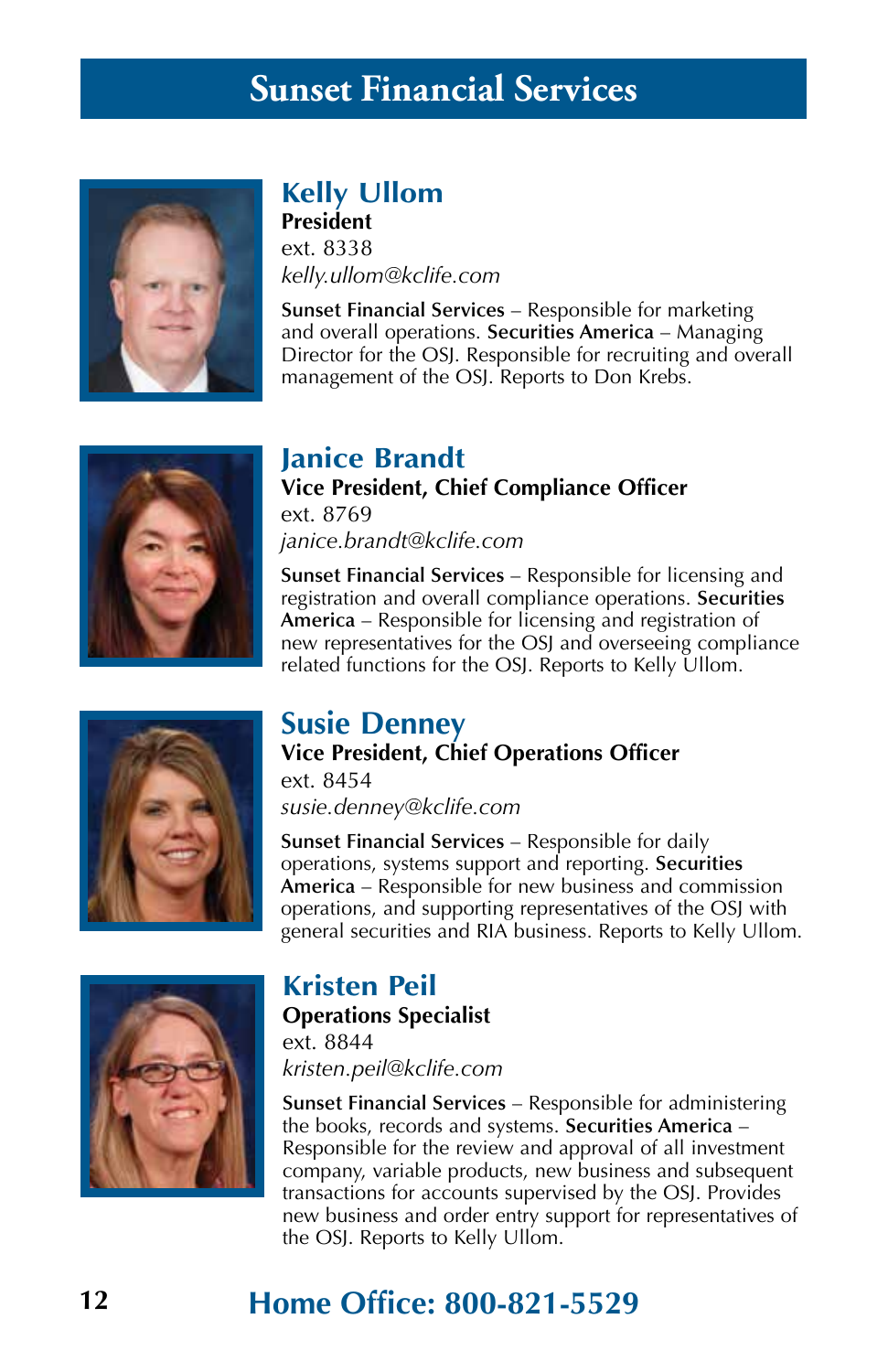# **Notes**